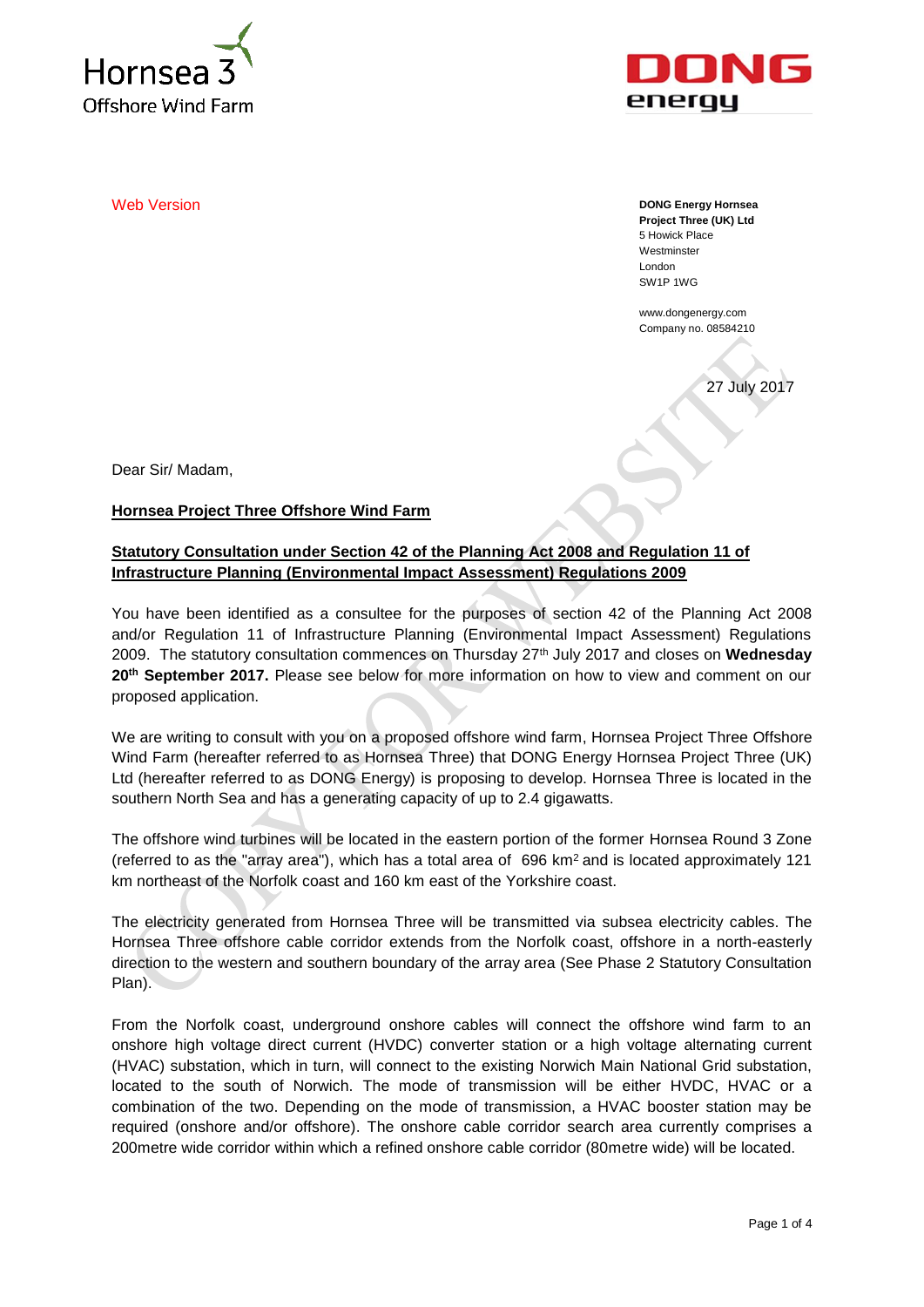



## **THE DEVELOPMENT CONSENT ORDER APPLICATION**

As the proposed generating capacity of Hornsea Three exceeds 100 megawatts (MW) it is classified as a Nationally Significant Infrastructure Project as defined by Section 15(3) of the Planning Act 2008 (as amended) (the Act), for which DONG Energy must apply for a Development Consent Order (DCO). If the DCO application is accepted, the Planning Inspectorate will then process and examine the application and then make a recommendation to the Secretary of State for Business, Energy and Industrial Strategy. The final decision on the DCO application will be made by the Secretary of State.

The DCO application will contain full details of Hornsea Three and will be accompanied by an Environmental Statement prepared under Section 37(3) of the Act and in accordance with the Infrastructure Planning (Environmental Impact Assessment) Regulations 2009 (as amended) (the Regulations).

The proposed DCO will include powers for DONG Energy to construct, operate, maintain and decommission Hornsea Three, including Deemed Marine Licence(s). The proposed DCO will also seek the compulsory acquisition of land and rights over land, including the power to take temporary possession of land to construct and maintain Hornsea Three.

In accordance with Regulation 11 of the Regulations and section 48 of the Act, DONG Energy must publicise the proposed application. A notice publicising the proposed application is enclosed with this letter.

Hornsea Three is currently in the pre-application phase, with a DCO application expected to be submitted in Quarter 2 of 2018. Under the Act, DONG Energy is required to carry out consultation on the proposed DCO application before submission and will have regard to the responses received in the final design of Hornsea Three, and in the assessment and mitigation of its environmental impacts. A Consultation Report explaining how DONG Energy has had regard to responses will be submitted as part of the DCO application.

This consultation includes:

- Consultation with prescribed bodies, host and neighbouring authorities and any persons with an interest in land affected by Hornsea Three (under Section 42);
- Consultation with the local community in the vicinity of Hornsea Three (under Section 47); and
- General public consultation on Hornsea Three (under Section 48).

DONG Energy has prepared a Preliminary Environment Information Report (PEIR) (which is a draft version of the Environmental Statement). The PEIR sets out the preliminary findings of the Environmental Impact Assessment (EIA) undertaken to date and forms the basis of this statutory consultation. A non-technical summary of the PEIR has also been prepared. The purpose of the PEIR is to enable consultees to understand the likely environmental effects of Hornsea Three and to help inform consultation responses.

Consultees are invited to consider the proposed application for Hornsea Three and the information provided in the PEIR and DONG Energy is keen to receive your comments on Hornsea Three and the PEIR.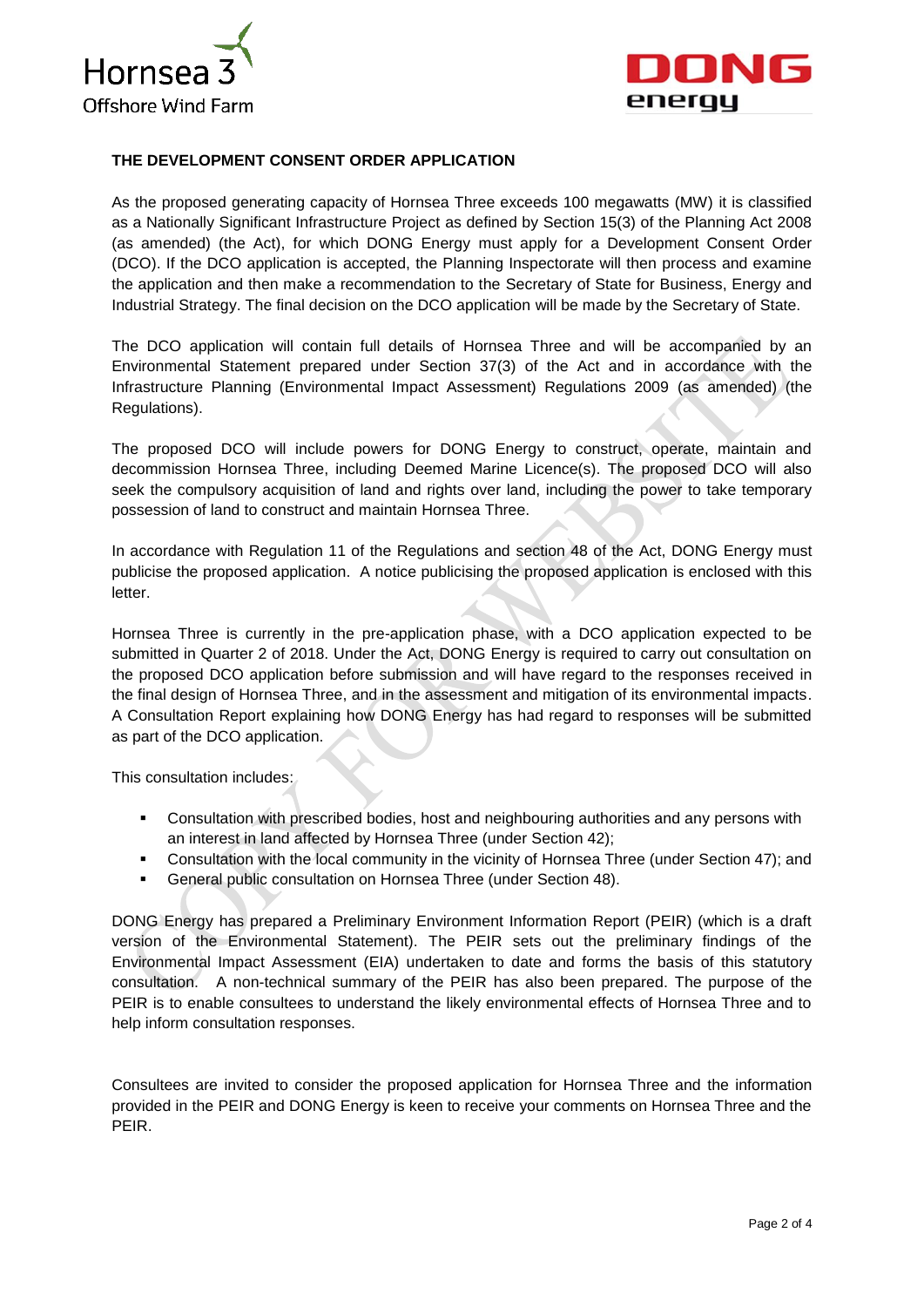



It should be noted that the EIA is an on-going process and the project design for Hornsea Three continues to evolve. For example, the enclosed Phase 2 Statutory Consultation Plan includes a number of recently identified options for the onshore cable corridor, compounds and access routes that are currently being assessed by DONG Energy. Although the assessment of these options is not included in the PEIR, DONG Energy welcomes your comments on these options.

### **FURTHER INFORMATION**

Documents, plans and maps showing the nature and location of Hornsea Three, including the PEIR (with a non-technical summary) for Hornsea Three, can be accessed free of charge during Phase 2 Consultation from 27 July 2017 until 20 September 2017. Details of the venues, including opening times are provided in the Notice enclosed with this letter.

The consultation documents will also be available at public exhibitions in September, details for which are provided in the Notice enclosed with this letter.

Further information regarding Hornsea Three can be found on the Hornsea Three website: [www.dongenergy.co.uk/hornseaproject3](http://www.dongenergy.co.uk/hornseaproject3)

### **RESPONDING TO THIS CONSULTATION**

DONG Energy welcomes your comments on Hornsea Three and the PEIR**.** Any responses to, or other representations in respect of, Hornsea Three and/or the PEIR should be sent to DONG Energy:

- By email to: [HornseaProjectThree@dongenergy.co.uk](mailto:HornseaProjectThree@dongenergy.co.uk) or;
- By post to: Hornsea Project Three Offshore Wind Farm DONG Energy, 5 Howick Place, London SW1P 1WG

DONG Energy requests that any response or representation in respect of the proposed DCO must be;

- received by DONG Energy no later than **20th September 2017** to be considered;
- **•** be made in writing (email/letter);
- state the grounds of the response or representation;
- **Example 2** indicate who is making the response or representation; and
- provide an address to which any correspondence relating to the response or representation may be sent.

Please note that responses and other representations will be recorded in the Consultation Report and may be made public.

Guidance on the pre-application process and the Act can be found on the Planning Inspectorate's website: <http://infrastructure.planninginspectorate.gov.uk/legislation-and-advice/>

## **NEXT STEPS**

As mentioned above, consultation under section 42 of the Act and Regulation 11 of the Regulations is a formal part of the pre-application process for a DCO. DONG Energy will have regard to comments received during the consultation period and a Consultation Report explaining how DONG Energy has had regard to responses will be submitted as part of the DCO application.